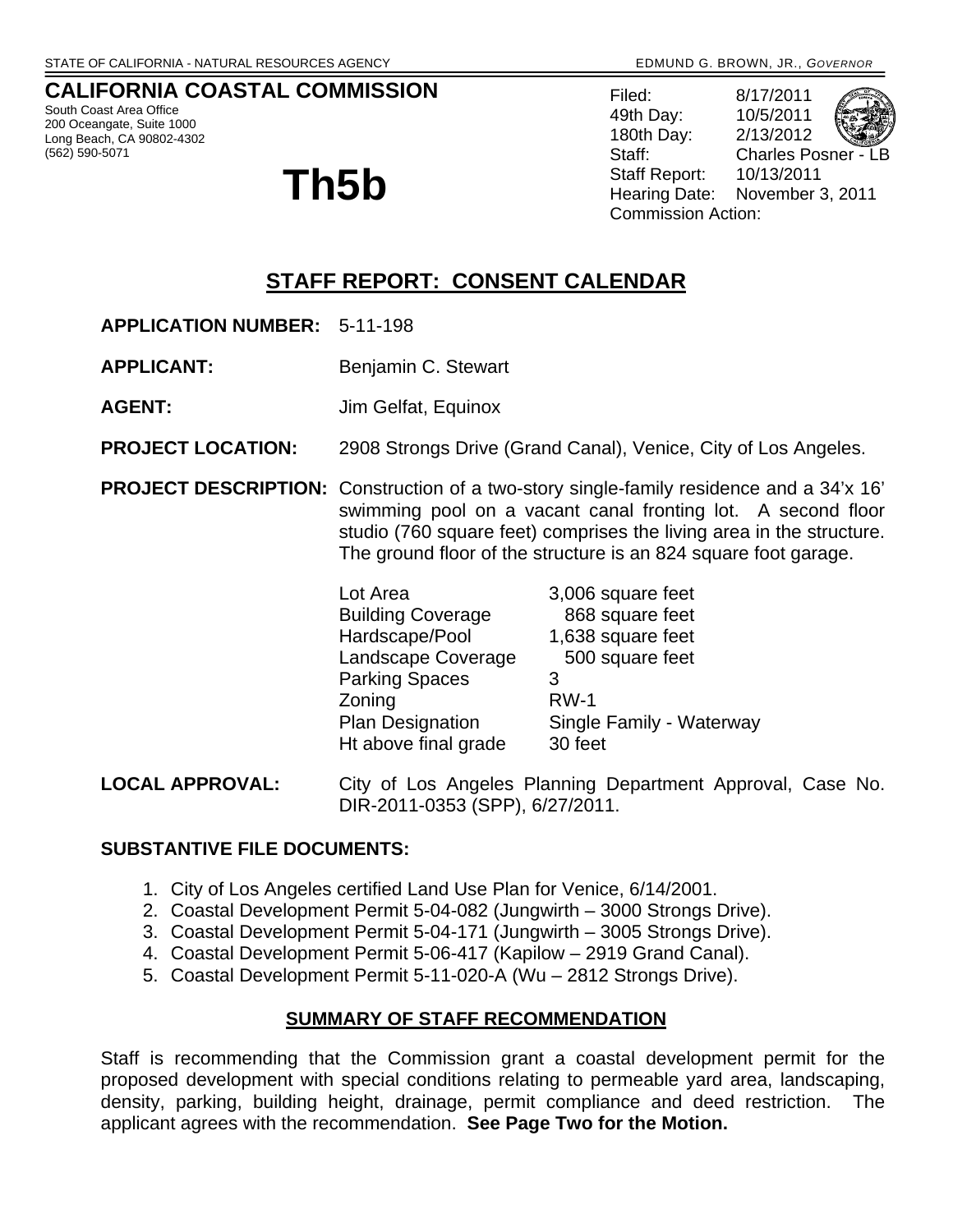## **STAFF RECOMMENDATION:**

The staff recommends that the Commission adopt the following resolution to **APPROVE** the coastal development permit application with special conditions:

 **MOTION:** *"I move that the Commission approve the coastal development permit applications included on the consent calendar in accordance with the staff recommendations."* 

Staff recommends a **YES** vote. Passage of this motion will result in approval of all the permits included on the consent calendar. An affirmative vote by a majority of the Commissioners present is needed to pass the motion.

#### **I. Resolution: Approval with Conditions**

The Commission hereby **APPROVES** a coastal development permit for the proposed development and adopts the findings set forth below on grounds that the development as conditioned will be in conformity with the policies of Chapter 3 of the Coastal Act and will not prejudice the ability of the local government having jurisdiction over the area to prepare a Local Coastal Program conforming to the provisions of Chapter 3 of the Coastal Act. Approval of the permit complies with the California Environmental Quality Act because either 1) feasible mitigation measures and/or alternatives have been incorporated to substantially lessen any significant adverse effects of the development on the environment, or 2) there are no further feasible mitigation measures or alternatives that would substantially lessen any significant adverse impacts of the development on the environment.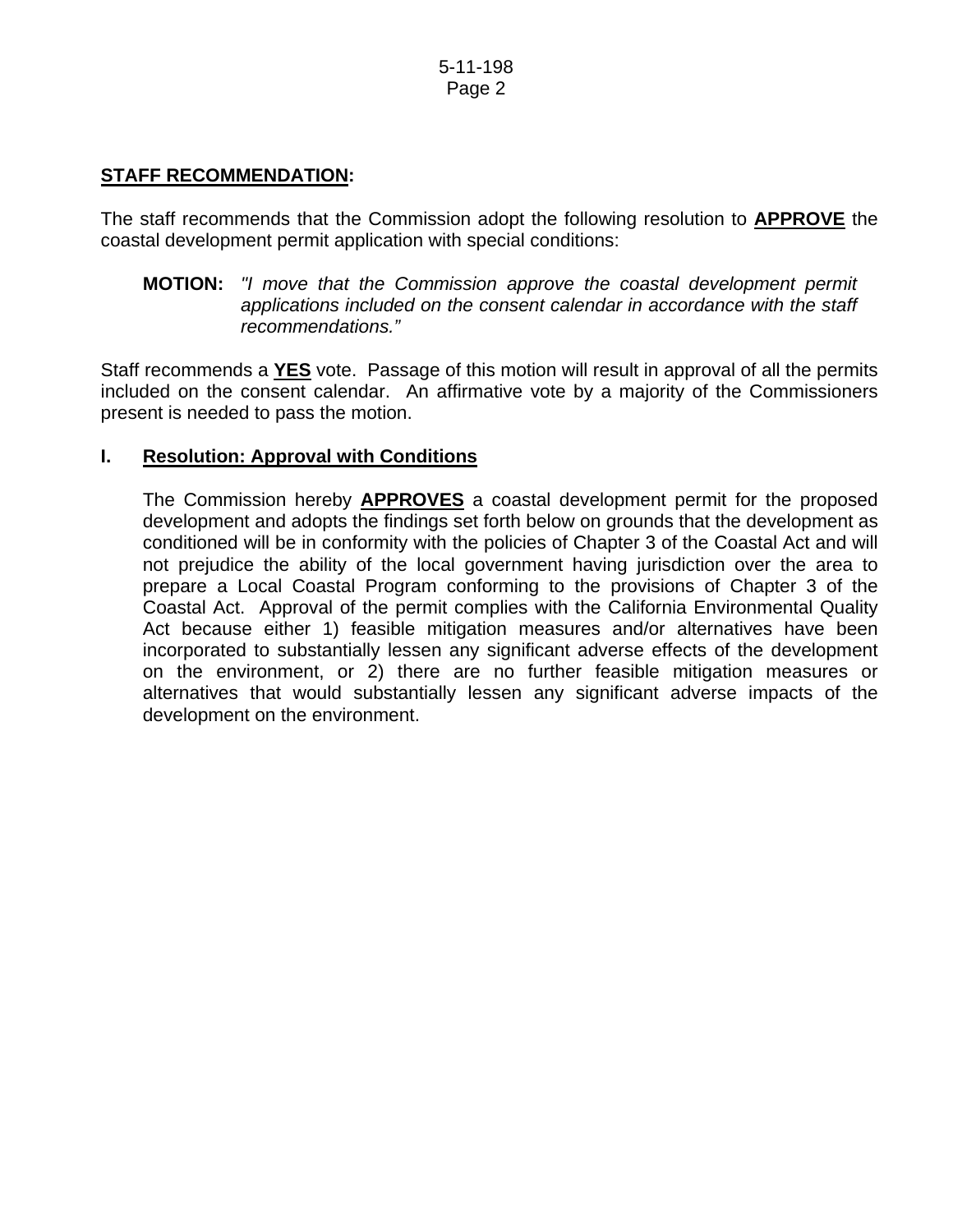#### **II. Standard Conditions**

- 1. Notice of Receipt and Acknowledgment. The permit is not valid and development shall not commence until a copy of the permit, signed by the permittee or authorized agent, acknowledging receipt of the permit and acceptance of the terms and conditions, is returned to the Commission office.
- 2. Expiration. If development has not commenced, the permit will expire two years from the date this permit is reported to the Commission. Development shall be pursued in a diligent manner and completed in a reasonable period of time. Application for extension of the permit must be made prior to the expiration date.
- 3. Interpretation. Any questions of intent or interpretation of any condition will be resolved by the Executive Director or the Commission.
- 4. Assignment. The permit may be assigned to any qualified person, provided assignee files with the Commission an affidavit accepting all terms and conditions of the permit.
- 5. Terms and Conditions Run with the Land. These terms and conditions shall be perpetual, and it is the intention of the Commission and the permittee to bind all future owners and possessors of the subject property to the terms and conditions.

#### **III. Special Conditions**

#### 1. Permeable Yard Area

 In order to maintain an open and visible access corridor, to enhance visual quality, and to preserve the water quality and biological productivity of the canals, an uncovered and permeable yard area totaling no less than fifteen times the width of the site (in this case: 15' x 30.74'= 461 square feet) shall be maintained on the project site in the front yard area between the structure and the front (Grand Canal) property line, as generally shown on **Exhibit #4 of the 10/13/11** staff report. The precise boundaries of the area that must remain uncovered and permeable yard area will be described and depicted in the exhibit attached to the Notice of Intent to Issue Permit (NOI) that the Executive Director issues for this permit. Uncovered means that no fill or building extensions (i.e. chimneys, balconies, stairs, trellises) shall be placed in or over the permeable yard area with the exception of fences or garden walls (not to exceed 42 inches in height) and permeable decks at grade (not to exceed 18 inches in height). A six-foot high wall is permitted if it is set back at least ten feet from the front (Grand Canal) property line. The permeable yard area may include minimal coverage with impermeable pavers, stones, concrete walkways or other similar ground cover, but in no event shall impermeable materials occupy more than fifteen percent (15%) of the total amount of the required permeable yard area.

 **PRIOR TO ISSUANCE, BY THE EXECUTIVE DIRECTOR, OF THE NOI FOR THIS COASTAL DEVELOPMENT PERMIT,** and prior to the recording of the deed restriction required by **Special Condition Seven** below, the applicant shall provide a site plan, subject to the approval of the Executive Director, which complies with all of the above terms of this condition and clearly identifies the location and dimensions of the required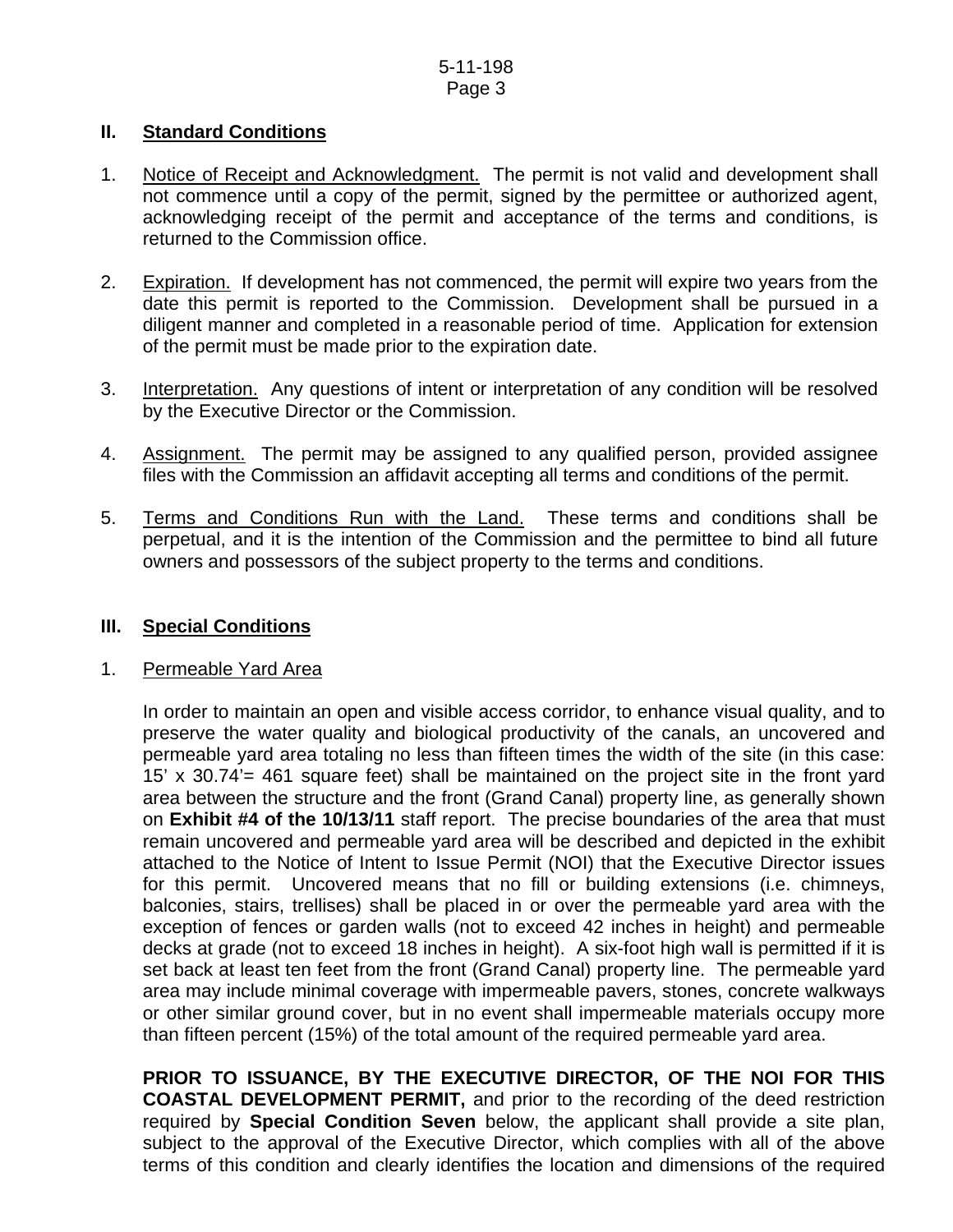#### 5-11-198 Page 4

permeable yard area, in accordance with the general description of that area in **Exhibit #4 of the 10/13/11** staff report. Once the Executive Director approves the site plan, the plan will be included as an exhibit to the NOI.

#### 2. Landscaping

Vegetated landscaped areas shall only consist of native plants or non-native drought tolerant plants, which are non-invasive. No plant species listed as problematic and/or invasive by the California Native Plant Society [\(http://www.CNPS.org/\)](http://www.cnps.org/), the California Invasive Plant Council (formerly the California Exotic Pest Plant Council) ([http://www.cal](http://www.cal-ipc.org/)[ipc.org/](http://www.cal-ipc.org/)), or as may be identified from time to time by the State of California shall be employed or allowed to naturalize or persist on the site. No plant species listed as a "noxious weed" by the State of California or the U.S. Federal Government shall be utilized within the property. The use of pesticides and herbicides is prohibited in the front yard permeable yard area required by Special Condition One.

#### 3. Parking and Residential Density

 The permitted use of the approved structure is a single-family residence. A minimum of three parking spaces shall be provided and maintained on the site as proposed: two spaces in the garage and an area for parking a third vehicle on the driveway in the rear setback area. Any proposed change in the number of residential units, change in number of on-site parking spaces, or change in use shall be submitted to the Executive Director to determine whether an amendment to this permit is necessary pursuant to the requirements of the Coastal Act and the California Code of Regulations.

#### 4. Building Height

No development is authorized within ten feet of the fronting canal property line (Grand Canal) and within or above the required 461 square foot permeable front yard area, except as described in Special Condition One above. At a point ten feet landward of the fronting canal property line the maximum height of any structure shall not exceed 22 feet above the centerline of the rear alley. Beyond ten horizontal feet from the fronting canal property line, one foot in additional height is permitted for each two additional horizontal feet to a maximum height of thirty feet (30') except for chimneys, ducts, and ventilation shafts which are limited to 35 feet. Roof deck railings shall not exceed 42 inches above the thirty-foot height limit. Building height is measured from the elevation of the adjacent alley.

5. Drainage – Water Quality

**PRIOR TO THE ISSUANCE OF THE COASTAL DEVELOPMENT PERMIT,** the applicant shall submit, for the review and approval of the Executive Director, a drainage plan that provides for the following:

a) During construction of the proposed project, no runoff, site drainage or dewatering shall be directed from the site into any canal or street that drains into a canal, unless specifically authorized by the California Regional Water Quality Control Board.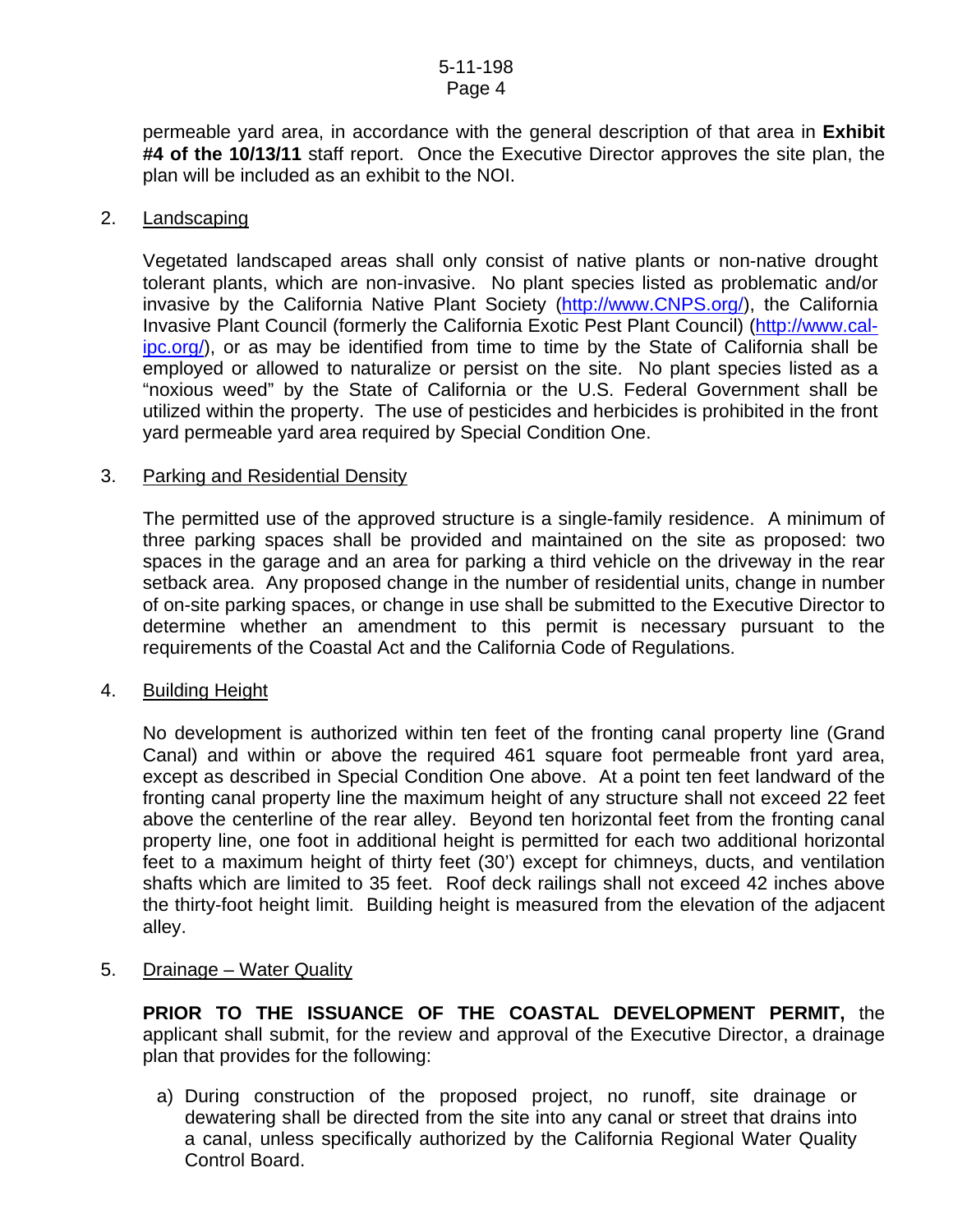- b) All equipment and materials shall be stored and managed in a manner to minimize the potential of pollutants to enter the canals.
- c) A one hundred cubic foot french drain shall be installed on the project site to collect and reduce the amount of runoff that leaves the site.
- d) All runoff leaving the site shall be directed away from the canals and into the City storm drain system.
- e) No water from any pool or spa shall be discharged into any canal or street that drains into a canal.

 The permittee and all successors in interest shall construct and maintain the development consistent with the drainage plans approved by the Executive Director.

#### 6. Permit Compliance

 All development must occur in strict compliance with the proposal as set forth in the application, subject to any special conditions. Any deviation from the approved plans must be submitted for review by the Executive Director to determine whether an amendment to this coastal development permit is required.

#### 7. Deed Restriction

 **PRIOR TO THE ISSUANCE OF THE COASTAL DEVELOPMENT PERMIT,** the applicant shall submit to the Executive Director for review and approval documentation demonstrating that the applicant has executed and recorded against the parcel governed by this permit a deed restriction, in a form and content acceptable to the Executive Director: (1) indicating that, pursuant to this coastal development permit, the California Coastal Commission has authorized development on the subject property, subject to terms and conditions that restrict the use and enjoyment of that property; and (2) imposing the Special Conditions of this permit as covenants, conditions and restrictions on the use and enjoyment of the property. The deed restriction shall include a legal description of the entire parcel governed by this coastal development permit. The deed restriction shall also indicate that, in the event of an extinguishment or termination of the deed restriction for any reason, the terms and conditions of this coastal development permit shall continue to restrict the use and enjoyment of the subject property so long as either this coastal development permit or the development it authorizes, or any part, modification, or amendment thereof, remains in existence on or with respect to the subject property.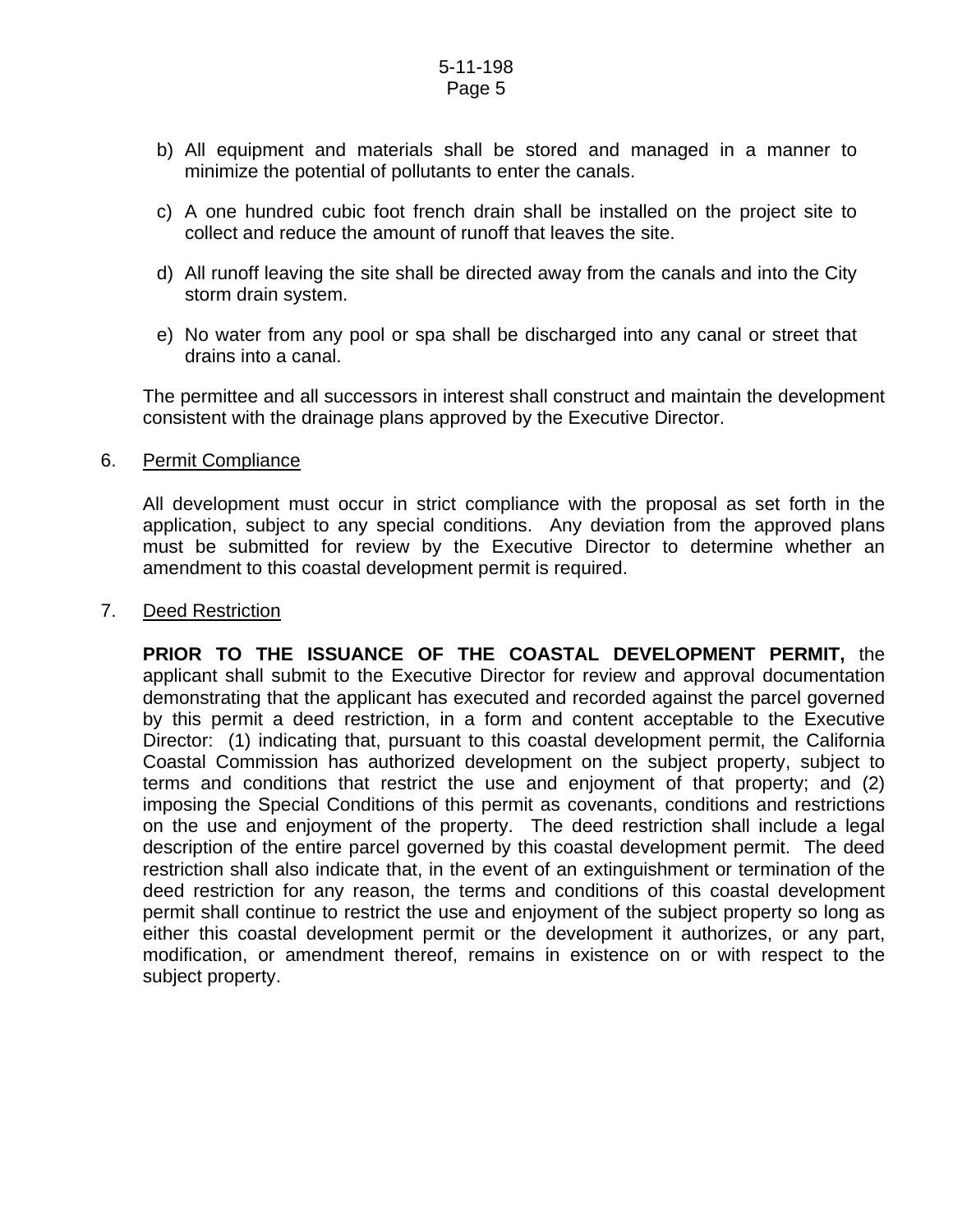# **IV. Findings and Declarations**

The Commission hereby finds and declares:

## **A. Project Description**

The applicant proposes to build a new two-story single-family residence and a swimming pool on a vacant lot situated on the west bank of Grand Canal (See Exhibits). A second floor studio (760 square feet) comprises the living area in the proposed structure (Exhibit #5). The ground floor of the structure is an 824 square foot garage. A yard, deck and a swimming pool are proposed in the area situated between the house and the canal (Exhibit #4). A six-foot high wall, set back ten feet from the front (Grand Canal) property line, is proposed in the front yard area by the 34'x 16' pool. Three on-site parking spaces are provided for the proposed singlefamily residence: two in the garage and one on the driveway apron. Strongs Drive, the rear alley, provides vehicular access to the project site (Exhibit #3).

The 3,006 square foot lot is part of the Venice Canals residential neighborhood. The surrounding neighborhood is comprised of both old and new one, two and three-story singlefamily residences and duplexes. Public sidewalks currently provide public access along all banks of the canals (Exhibit #3).

The proposed project is consistent with the RW-1 zoning designation and has been approved by the City of Los Angeles Planning Department (Case #DIR-2011-0353, 6/27/2011). The proposed single-family residence conforms to the thirty-foot height limit for the Venice Canals neighborhood (Exhibit #5). The proposed project also provides a front yard setback (at least tern feet) in conformance with the Commission-certified building standards for the Venice Canals neighborhood. The certified Venice LUP also requires that all new houses maintain a permeable yard area equal to fifteen times the width of the lot (15'x 30.74'= 461 sq. ft.) between the canal property line and the front of the house. The proposed project provides the required 461 square foot permeable yard area within the front yard setback area adjacent to the Grand Canal public walkway (Exhibit #4).

Therefore, as conditioned, the proposed project is consistent with community character and will have no negative effects on visual resources or coastal access. The proposed project, as conditioned, is consistent with the Chapter 3 policies of the Coastal Act, the policies of the certified Venice LUP, and previous Commission approvals.

# **B. Public Access**

As conditioned, the proposed development will not have any new adverse impact on public access to the coast or to nearby recreational facilities. Thus, as conditioned, the proposed development conforms with Sections 30210 through 30214, Sections 30220 through 30224, and 30252 of the Coastal Act.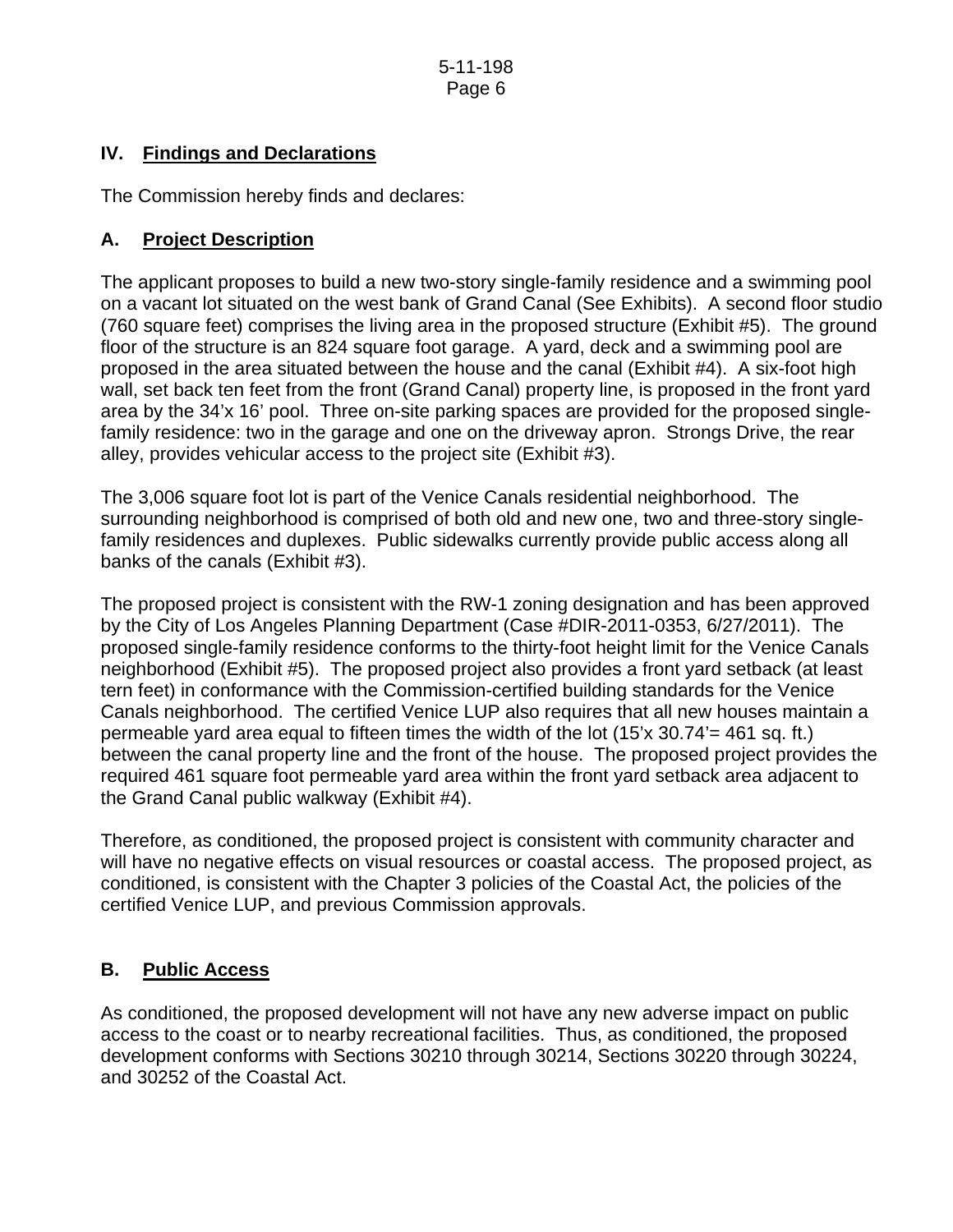# **C. Public Recreation**

The proposed development, as conditioned, does not interfere with public recreational use of coastal resources. The proposed development, as conditioned, protects coastal areas suited for recreational activities. Therefore, the Commission finds that the proposed development, as conditioned, is in conformity with Sections 30210 through 30214 and Sections 30220 through 30223 of the Coastal Act regarding the promotion of public recreational opportunities.

# **D. Marine Resources and Water Quality**

The proposed work will be occurring in a location where there is a potential for a discharge of polluted runoff from the project site into coastal waters. The storage or placement of construction material, debris, or waste in a location where it could be carried into coastal waters would result in an adverse effect on the marine environment. To reduce the potential for construction and post-construction related impacts on water quality, the Commission imposes special conditions requiring, but not limited to, the appropriate storage and handling of construction equipment and materials to minimize the potential of pollutants to enter coastal waters and for the use of on-going best management practices following construction. As conditioned, the Commission finds that the development conforms with Sections 30230 and 30231 of the Coastal Act.

# **E. Development**

The development is located within an existing developed area and, as conditioned, will be compatible with the character and scale of the surrounding area, has been designed to assure structural integrity, and will avoid cumulative adverse impacts on public access. Therefore, the Commission finds that the development, as conditioned, conforms with Sections 30250, 30251, 30252, 30253 and the public access provisions of the Coastal Act.

# **F. Environmentally Sensitive Habitat Areas (ESHA)**

As conditioned, the development will not result in significant degradation of adjacent habitat, recreation areas, or parks and is compatible with the continuance of those habitat, recreation, or park areas. Therefore, the Commission finds that the project, as conditioned, conforms with Section 30240(b) of the Coastal Act.

# **G. Deed Restriction**

To ensure that any prospective future owners of the property are made aware of the applicability of the conditions of this permit, the Commission imposes one additional condition requiring that the property owner record a deed restriction against the property, referencing all of the above Special Conditions of this permit and imposing them as covenants, conditions and restrictions on the use and enjoyment of the property. Thus, as conditioned, this permit ensures that any prospective future owner will receive actual notice of the restrictions and/or obligations imposed on the use and enjoyment of the land in connection with the authorized development.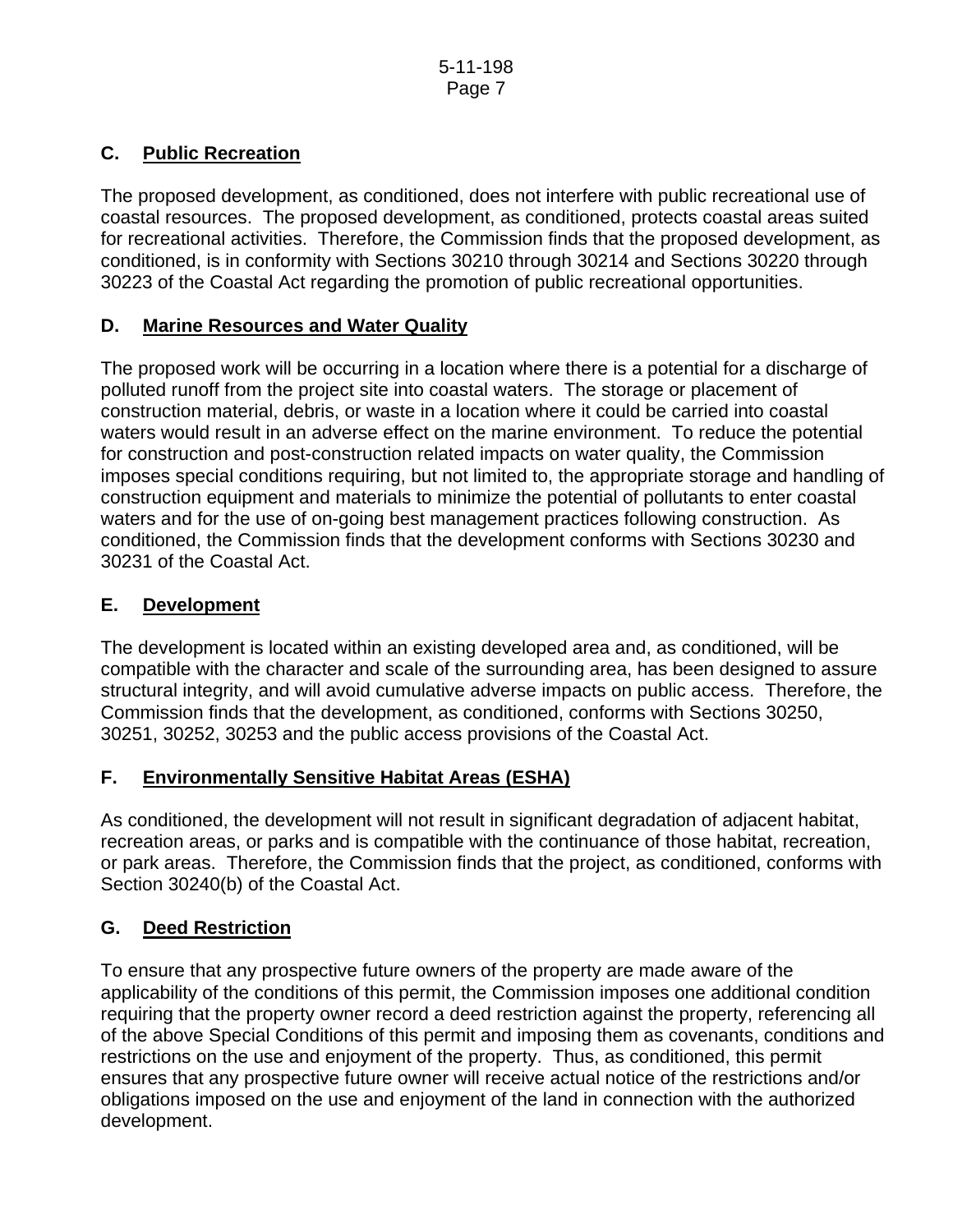# **H. Local Coastal Program**

Coastal Act section 30604(a) states that, prior to certification of a local coastal program ("LCP"), a coastal development permit can only be issued upon a finding that the proposed development is in conformity with Chapter 3 of the Act and that the permitted development will not prejudice the ability of the local government to prepare an LCP that is in conformity with Chapter 3. The City of Los Angeles Land Use Plan (LUP) for Venice was effectively certified on June 14, 2001. As conditioned, the proposed development is consistent with Chapter 3 of the Coastal Act and with the certified Land Use Plan for the area. Approval of the project, as conditioned, will not prejudice the ability of the local government to prepare an LCP that is in conformity with the provisions of Chapter 3 of the Coastal Act.

# **I. California Environmental Quality Act (CEQA)**

As conditioned, there are no feasible alternatives or feasible mitigation measures available which would substantially lessen any significant adverse effect which the activity may have on the environment. Therefore, the Commission finds that the proposed project, as conditioned to mitigate the identified impacts, is the least environmentally damaging feasible alternative and can be found consistent with the requirements of the Coastal Act to conform to CEQA.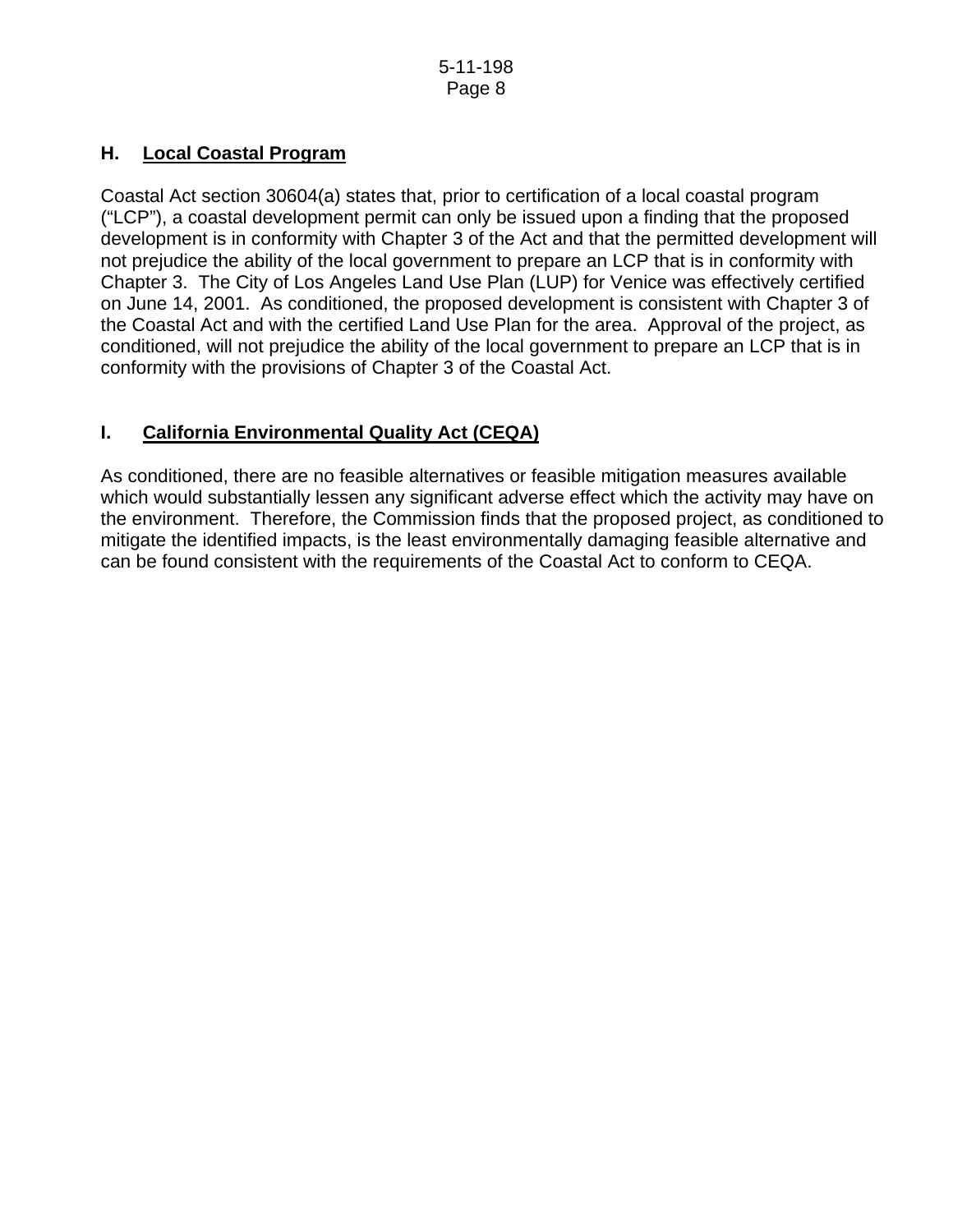

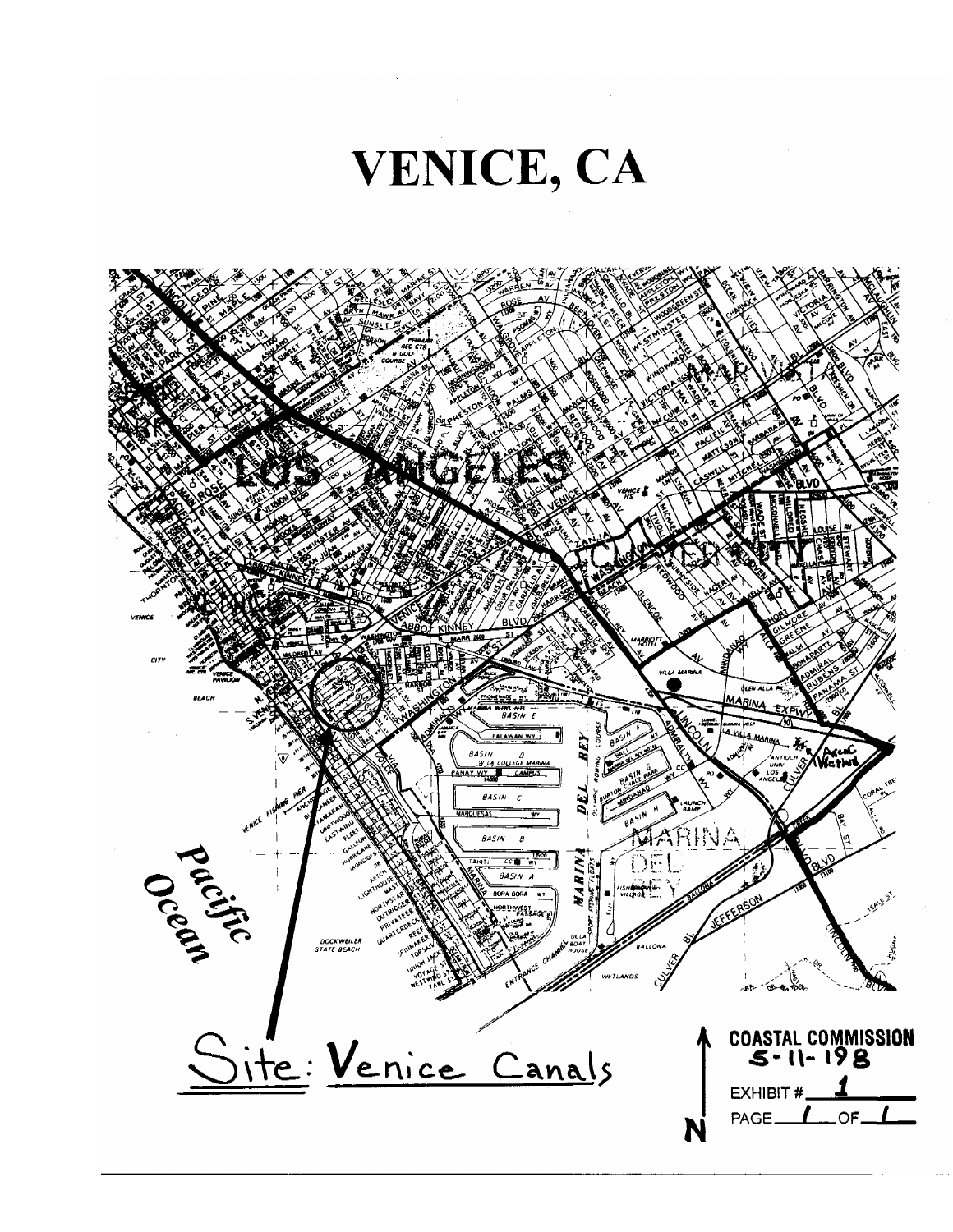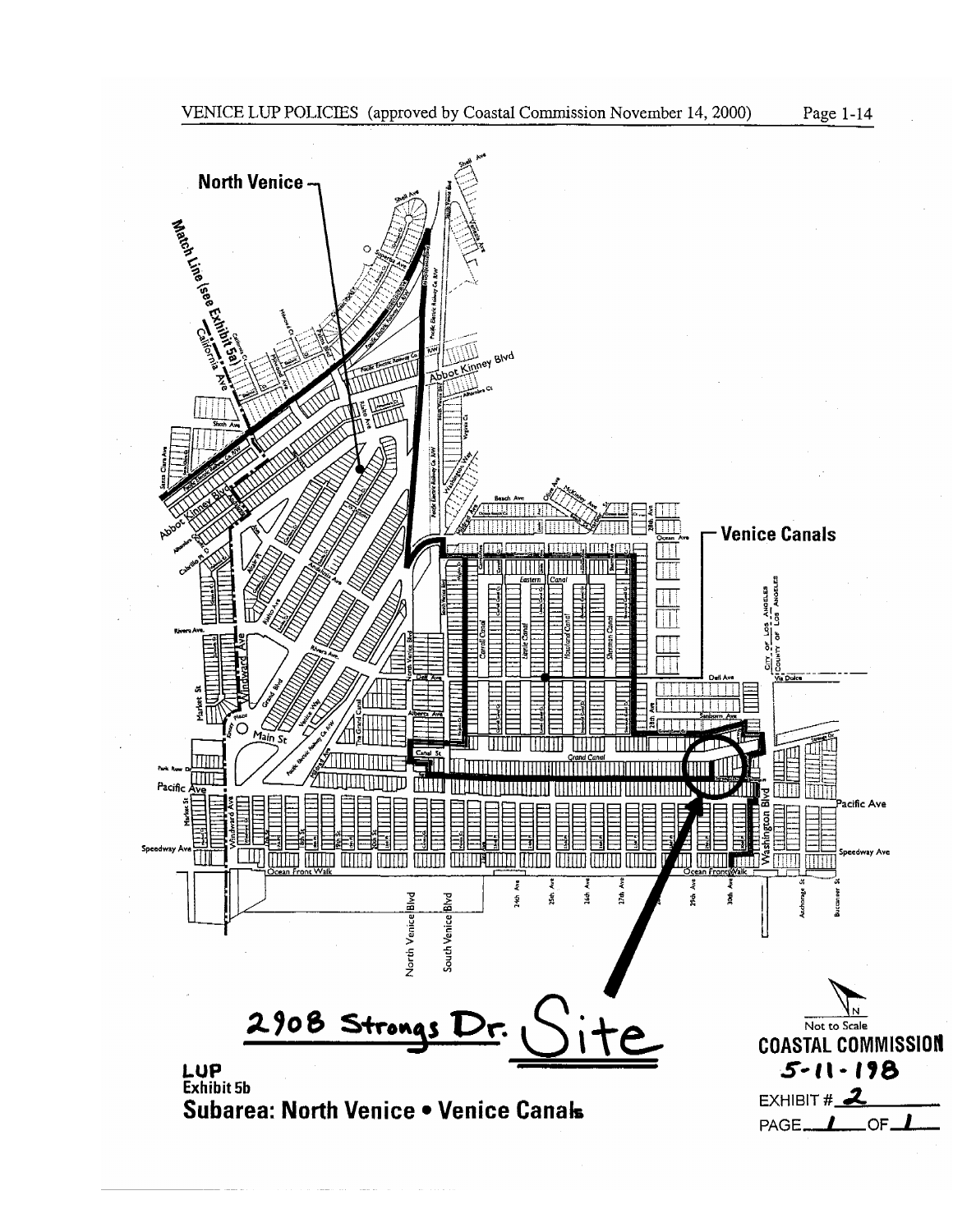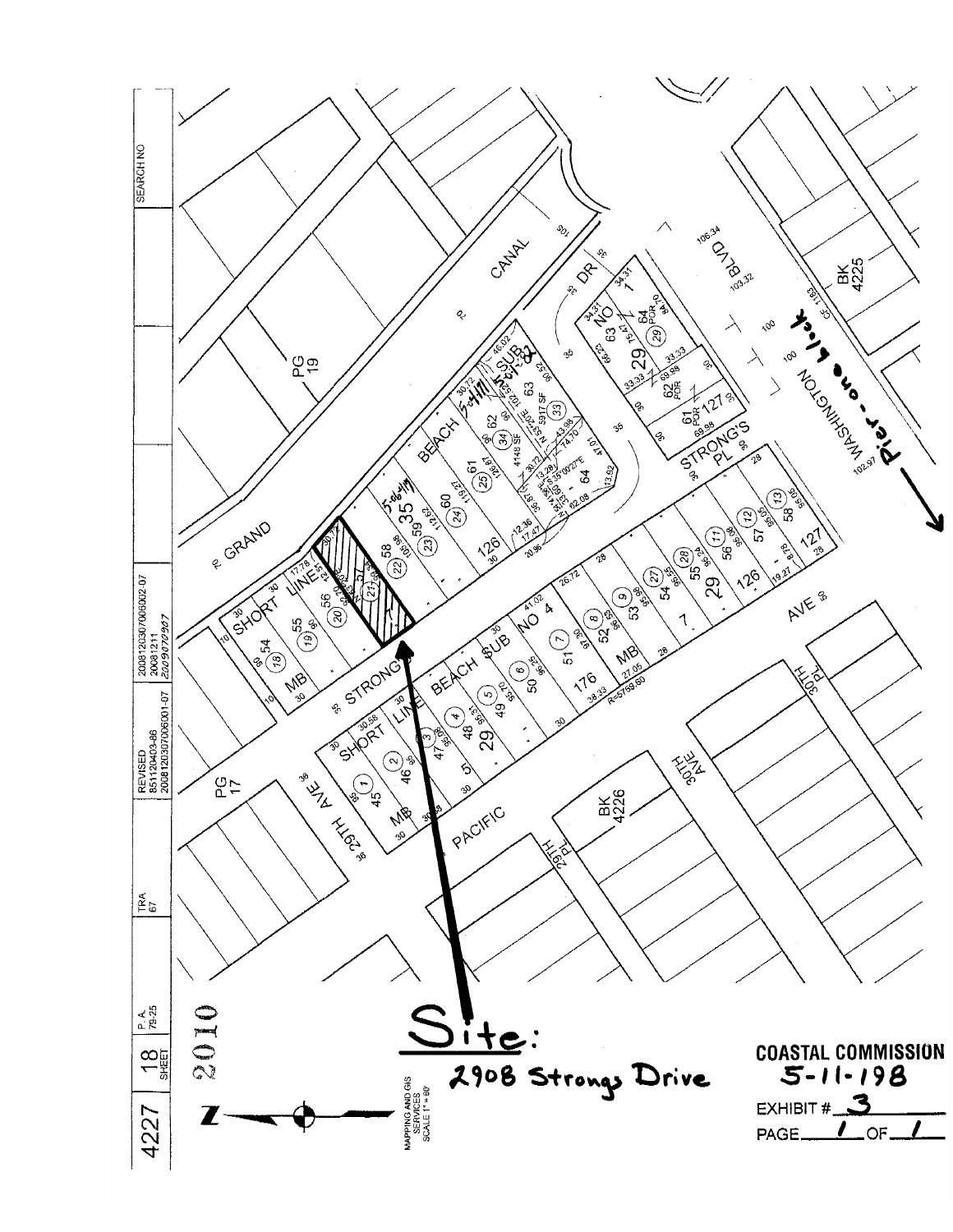![](_page_11_Figure_0.jpeg)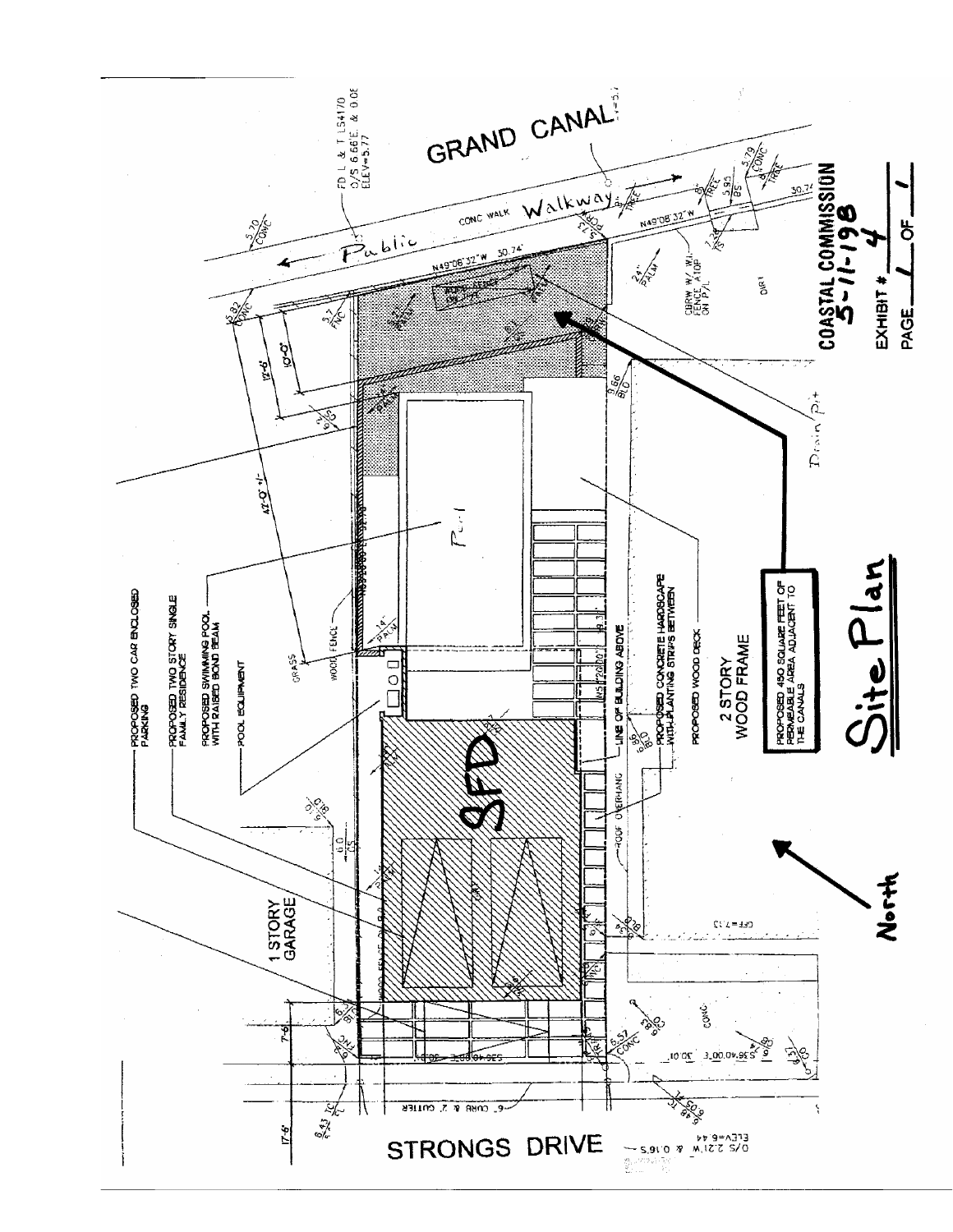![](_page_12_Figure_0.jpeg)